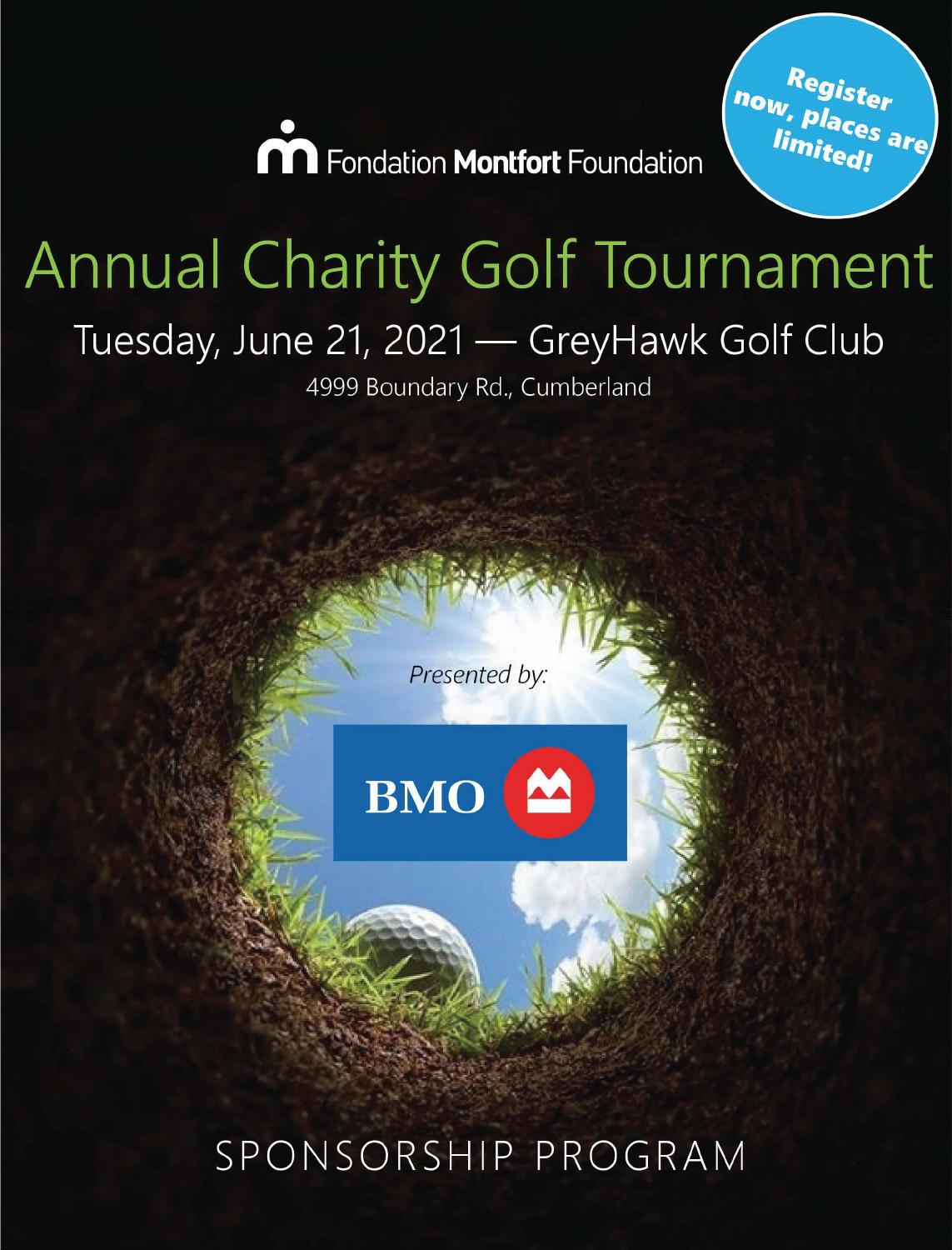

### Ronald F. Caza

Board Chair, Montfort Foundation

Than k you for considering supporting the Montfort Hospital Foundation's 2022 Annual Charity Golf Tournament. Through your contribution, you will help build a unique and innovative model of care at the heart of the community, the Orléans Health Hub.

theorleanshealthhub.com

# Tuesday, June 21, 2022

Registration - 8:00 a.m Program to be confirmed Covid depending

# Become a Montfort partner :

| <b>ENTERTAINEMENT Partner</b><br><b>OPEN Partner</b><br><b>GOLF CART Partner</b><br>$\overline{2}$<br><b>SOUVENIR GIFT Partner</b><br>$\overline{2}$<br><b>BREAKFAST Partner</b><br>$\overline{2}$<br>3<br><b>ALBATROS Partner</b><br><b>SNACKS Partner</b><br>3<br><b>REFRESHMENTS Partner</b><br>3<br><b>WINE Partner</b><br>3<br><b>DESSERT Partner</b><br>$\overline{4}$<br><b>EAGLE Partner</b><br>4<br><b>BIRDIE Partner</b><br>4<br><b>GREEN Partner</b><br>$\overline{4}$<br><b>AUCTION GIFTS Partner</b><br>5<br>5<br><b>HOLE-IN-ONE Partner</b> | <b>MASTERS Partner</b> |  |
|-----------------------------------------------------------------------------------------------------------------------------------------------------------------------------------------------------------------------------------------------------------------------------------------------------------------------------------------------------------------------------------------------------------------------------------------------------------------------------------------------------------------------------------------------------------|------------------------|--|
|                                                                                                                                                                                                                                                                                                                                                                                                                                                                                                                                                           |                        |  |
|                                                                                                                                                                                                                                                                                                                                                                                                                                                                                                                                                           |                        |  |
|                                                                                                                                                                                                                                                                                                                                                                                                                                                                                                                                                           |                        |  |
|                                                                                                                                                                                                                                                                                                                                                                                                                                                                                                                                                           |                        |  |
|                                                                                                                                                                                                                                                                                                                                                                                                                                                                                                                                                           |                        |  |
|                                                                                                                                                                                                                                                                                                                                                                                                                                                                                                                                                           |                        |  |
|                                                                                                                                                                                                                                                                                                                                                                                                                                                                                                                                                           |                        |  |
|                                                                                                                                                                                                                                                                                                                                                                                                                                                                                                                                                           |                        |  |
|                                                                                                                                                                                                                                                                                                                                                                                                                                                                                                                                                           |                        |  |
|                                                                                                                                                                                                                                                                                                                                                                                                                                                                                                                                                           |                        |  |
|                                                                                                                                                                                                                                                                                                                                                                                                                                                                                                                                                           |                        |  |
|                                                                                                                                                                                                                                                                                                                                                                                                                                                                                                                                                           |                        |  |
|                                                                                                                                                                                                                                                                                                                                                                                                                                                                                                                                                           |                        |  |
|                                                                                                                                                                                                                                                                                                                                                                                                                                                                                                                                                           |                        |  |
|                                                                                                                                                                                                                                                                                                                                                                                                                                                                                                                                                           |                        |  |

# Register now !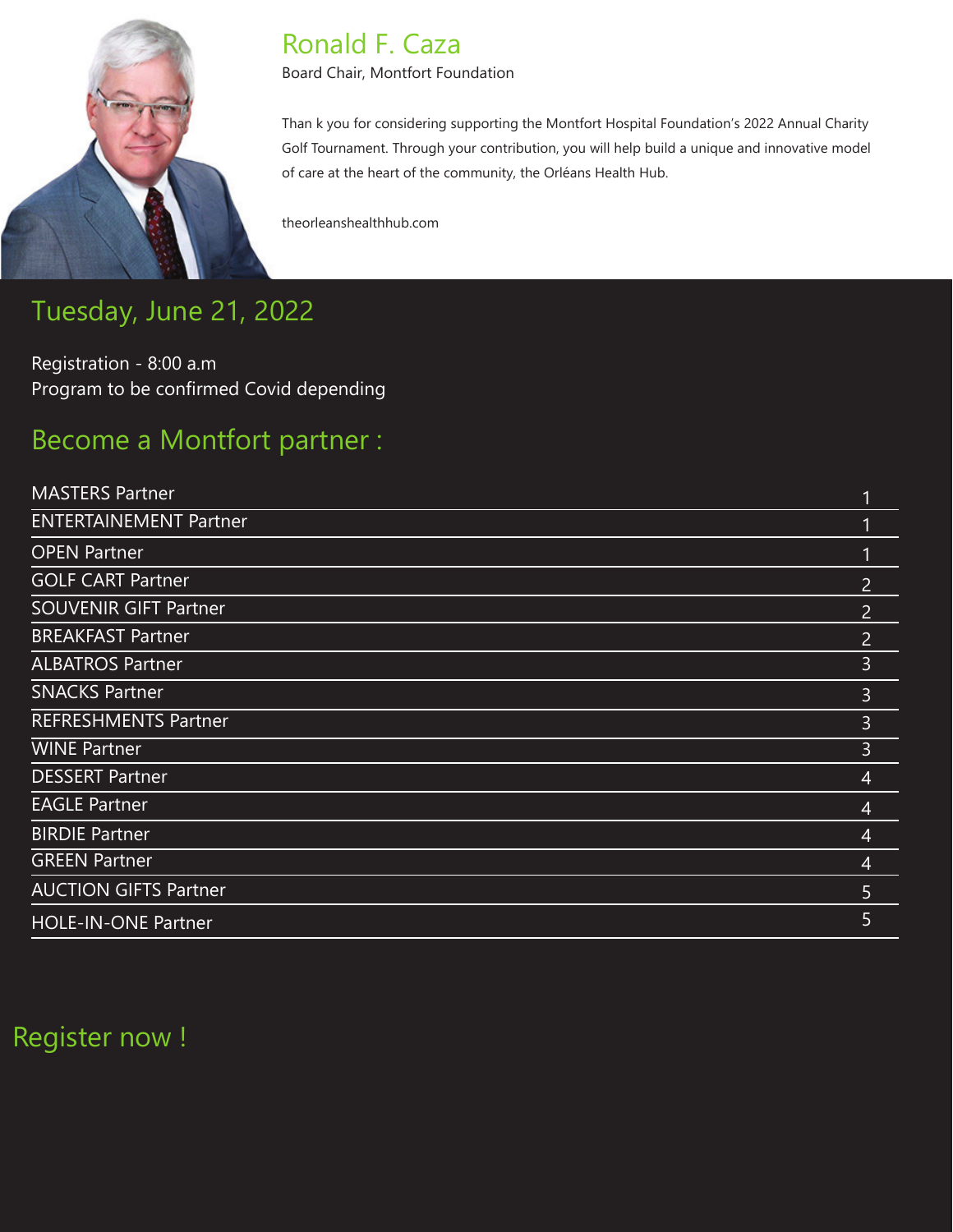

#### **MASTERS Partner CONEX SPONSORSHIP OPPORTUNITY**

**SOLD**

- Two complimentary foursomes (valued at \$2,000)
- The company name always accompanies the tournament name (presented by)
- Logo on all advertising related to the tournament
- Advertisements with special mention on 94,5 Unique FM
- Banner (120" x 48") with logo at golf club entrance
- Sign (12"  $\times$  24") on the first hole of each course
- Logo on event program cover
- Special mention silent auction site (if applicable)
- Message from sponsor included in a thank you video distributed to participants and shared on social media
- Logo on the Montfort Foundation's website with link to your website
- Logo and acknowledgement on Montfort's and Orléans Health Hub 36 digital signage screens
- Two mentions on the Montfort Foundation's Facebook account
- Logo and mention in the Montfort Foundation's annual report

#### **• ENTERTAINMENT Partner**

**ONE SPONSORSHIP OPPORTUNITY**

#### Todd Keirstead

Two complimentary foursomes (valued at \$2,000)

- Sign (48" x 24") with logo identifying the sponsor on each hole
- Logo on event program inside cover
- Special mention included in a thank you video distributed to participants and shared on social media
- Logo on the Montfort Foundation's website with link to your website
- Logo on Montfort and Orléans Health Hub 36 digital signage screens (on rotation until June 21**)**

#### **PEN Partner**

- One complimentary foursome (valued at \$1,000)
- Sign  $(48" \times 24")$  with logo at golf club entrance
- Logo on event program inside cover
- Logo included in a thank you video distributed to participants and shared on social media
- Logo on the Montfort Foundation's website with link to your website
- Logo on Montfort and Orléans Health Hub 36 digital signage screens ( on rotation until June 21)



**SOLD**



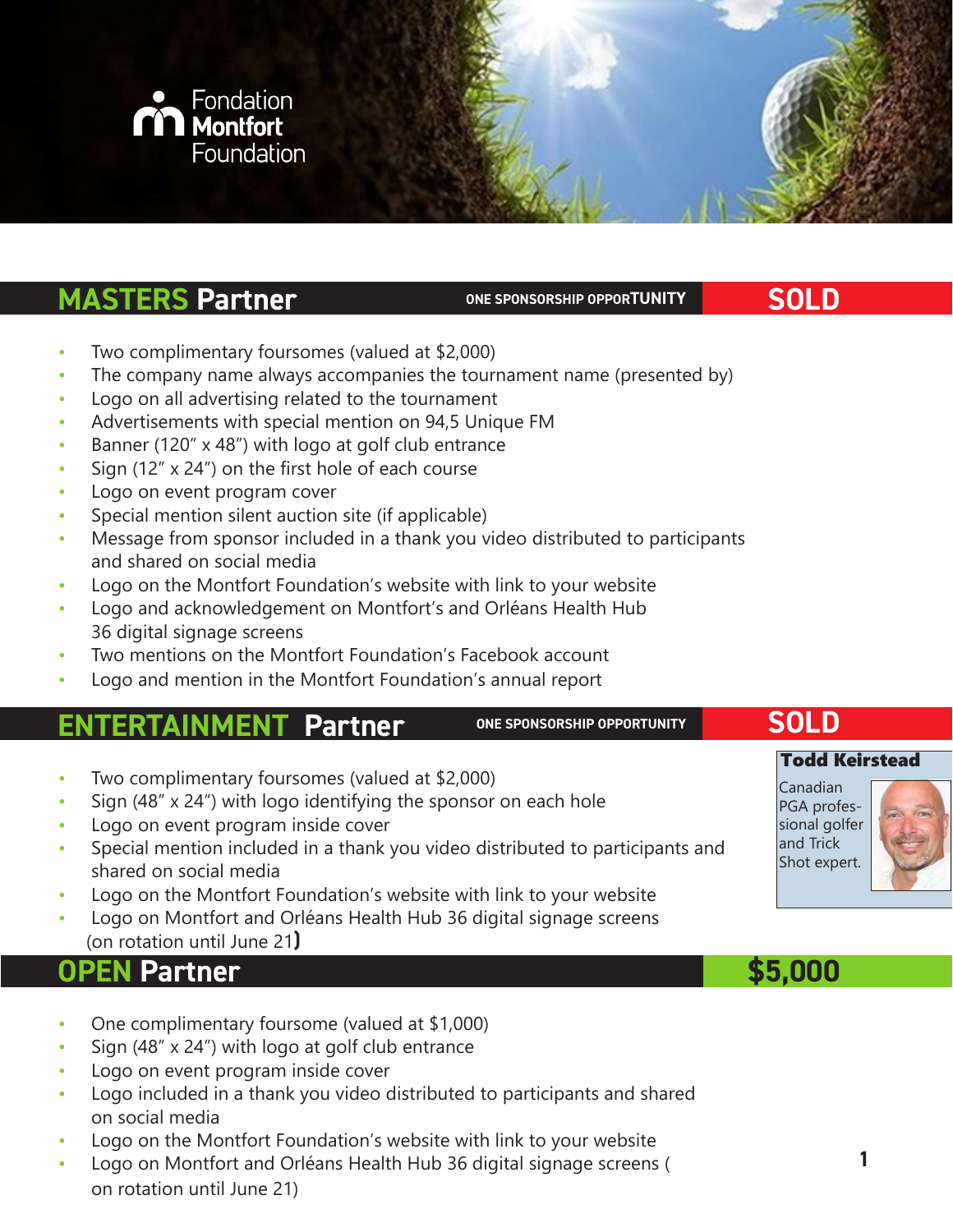

- Green fees for two people (valued at \$500)
- Sign  $(48" \times 24")$  with logo at golf club entrance
- Logo inside the event program
- Logo included in a thank you video distributed to participants and shared on social media
- Logo on 8.5" x 5.5" sign inside golf carts
- Logo on the Montfort Foundation's website with link to your website
- Logo on Montfort and Orléans Health Hub 36 digital signage screens (on rotation until June 21)

#### **ONE SPONSORSHIP OPPORTUNITY SOUVENIR GIFT Partner**

- **\$4,000**
- **•** Green fees for two people (valued at \$500)
- Sign  $(48" \times 24")$  with logo at golf club entrance
- Logo inside the event program
- Logo included in a thank you video distributed to participants and shared on social media
- Logo on the souvenir gift offered to participants
- Logo on the Montfort Foundation's website with link to your website
- Logo on Montfort and Orléans Health Hub 36 digital signage screens (on rotation until June 21)

#### **BREAKFAST Partner**

**ONE SPONSORSHIP OPPORTUNITY**

**\$4,000**

- Green fees for two people (valued at \$500)
- Sign (48" x 24") with logo at golf club entrance
- Logo on breakfast boxes
- Logo inside the event program
- Logo included in a thank you video distributed to participants and shared on social media
- Logo on the Montfort Foundation's website with link to your website
- Logo on Montfort and Orléans Health Hub 36 digital signage screens (on rotation until June 22)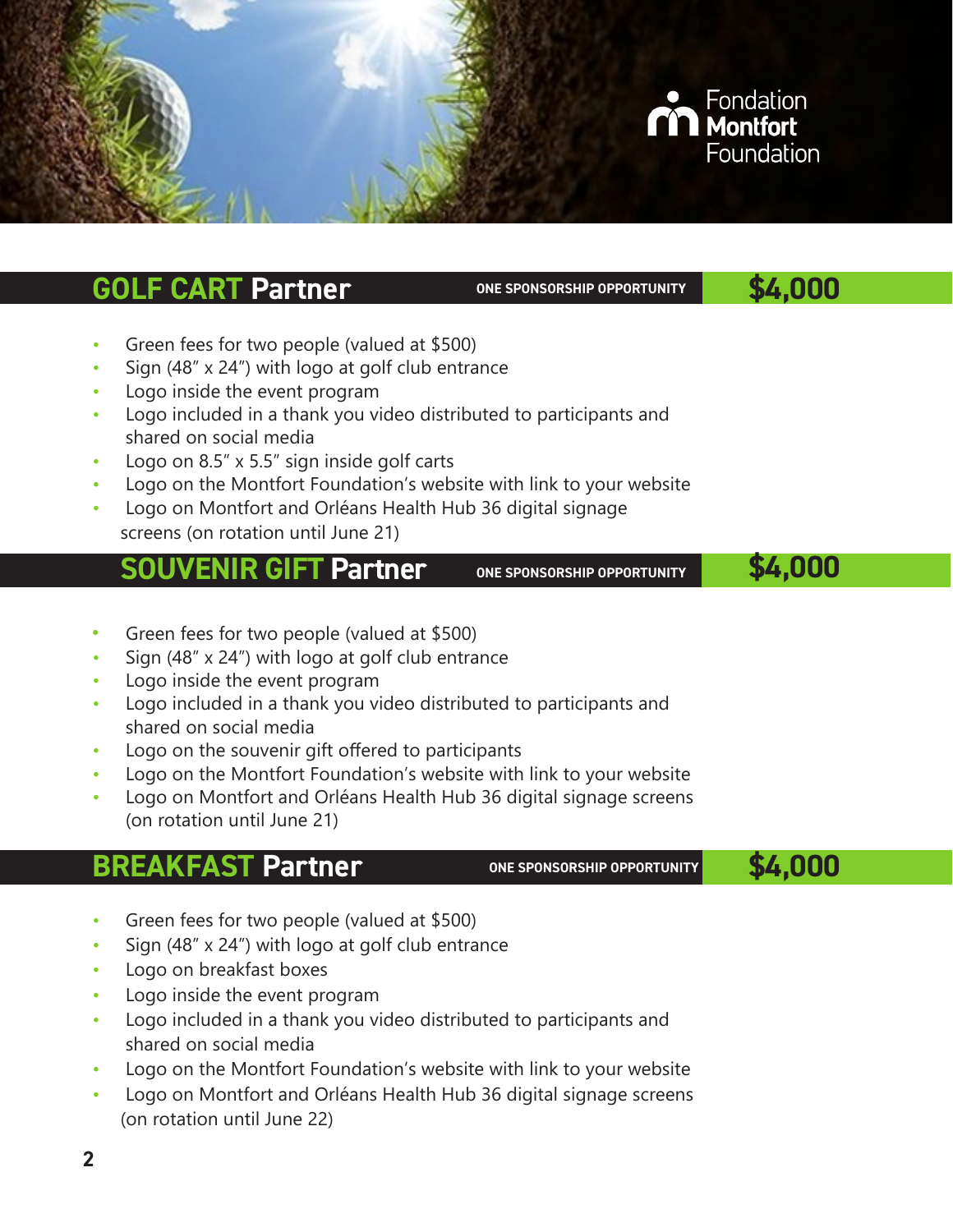

**SNACKS Partner**

**TWO SPONSORSHIP OPPORTUNITIES**

 **\$2,000**

- Green fees for one person (valued at \$250)
- Sign (48" x 24") identifying the snacks station
- Logo inside the event program
- Logo on the Montfort Foundation website with link to your website

#### **REFRESHMENTS Partner**

**ONE SPONSORSHIP OPPORTUNITY**

 **\$2,000**

 **\$1,500**

- Green fees for one person (valued at \$250)
- Sign (48" x 24") identifying the refreshments station
- Logo inside the event program
- Logo on the Montfort Foundation website with link to your website

#### **WINE Partner**

- Green fees for one person (valued at \$250)
- Logo on dining room table talkers
- Logo inside the event program
- Logo on the Montfort Foundation website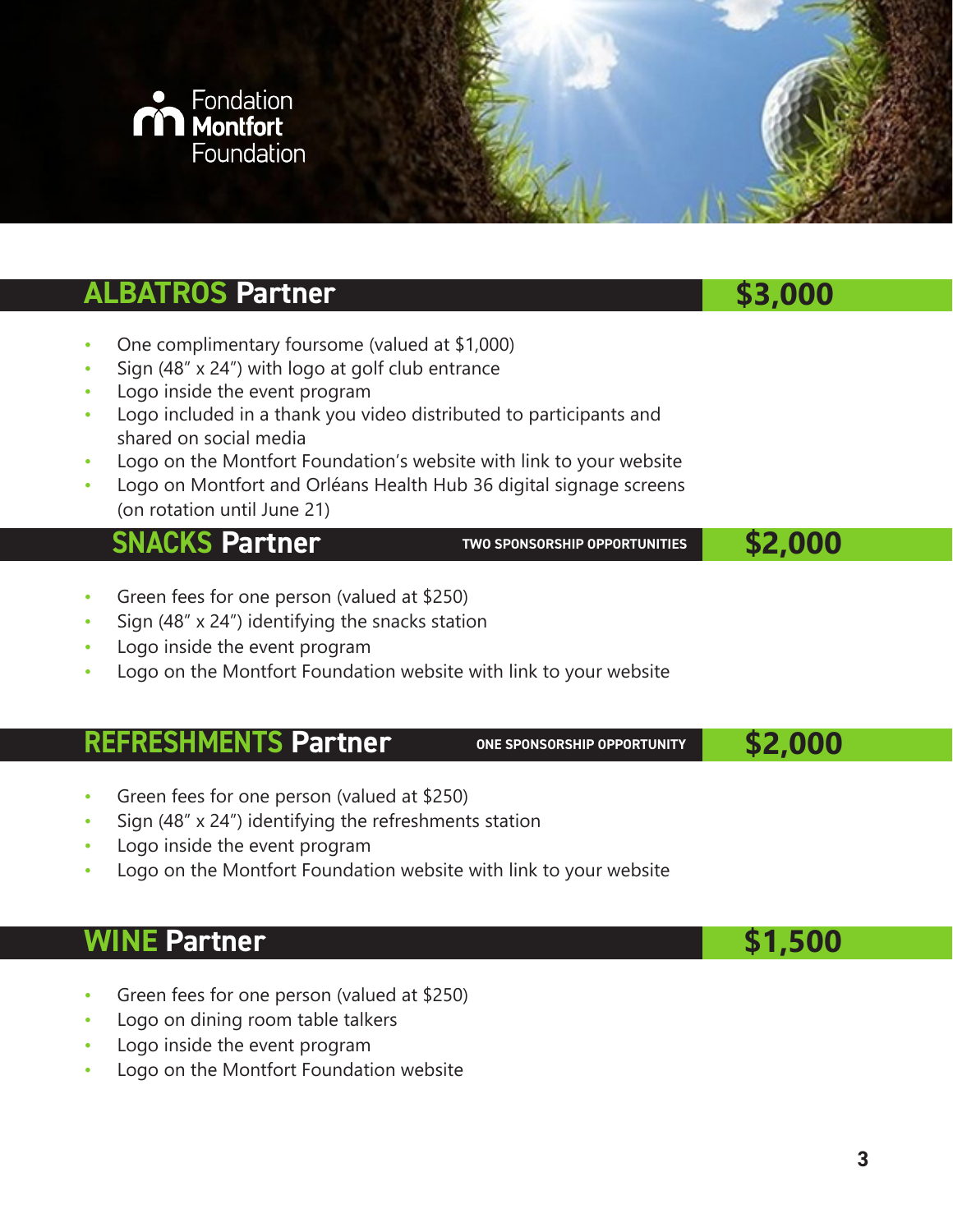

# **DESSERT Partner 1988 \$1,500**

- Green fees for one person (valued at \$250)
- Logo on dining room table talkers
- Logo inside the event program
- Logo on the Montfort Foundation website

#### **EAGLE Partner 1999 \$1,000**

- Green fees for one person (valued at \$250)
- Logo inside the event program
- Logo on the Montfort Foundation website

#### **BIRDIE Partner 1999 1999 1999 1999 1999 1999 1999 1999 1999 1999 1999 1999 1999 1999 1999**

- Company name inside the event program
- Logo on the Montfort Foundation website

#### **GREEN Partner \$500**

• Company name inside the event program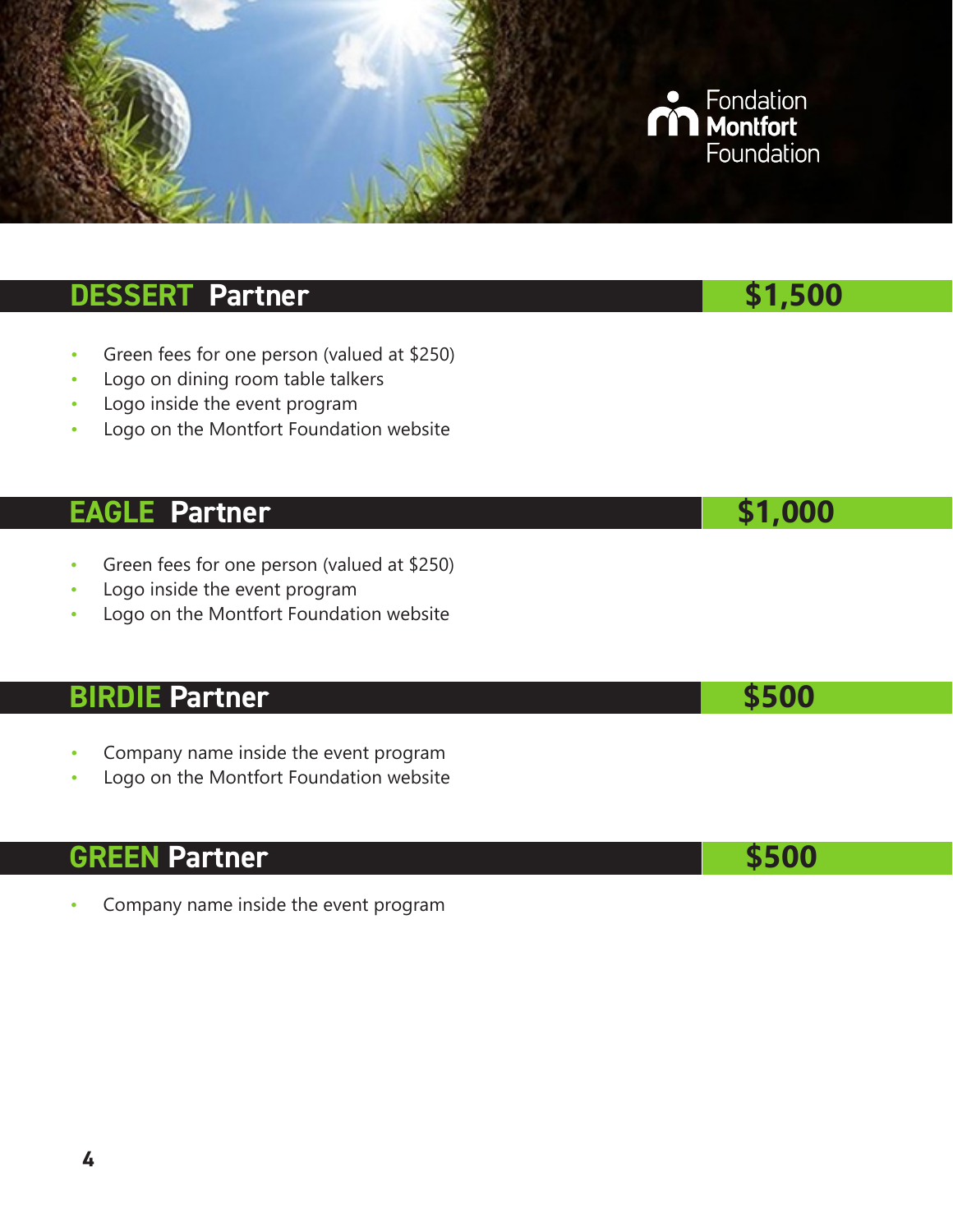

### **AUCTION GIFTS Partner**

- Company name inside the event program
- Business card with the auction gifts you are sponsoring
- Company name on the Montfort Foundation website

### **HOLE-IN-ONE Partner**

- Banner or sign provided by your company on the contest hole
- Company kiosk on the contest hole
- Logo inside the event program
- Logo on the Montfort Foundation's website with link to your website

Visit www.imakeanonlinedonation.org/fondationmontfort/GOLF/to confirm the availability availability of the selected partnership level. Register from this platform, it's quick and easy!"